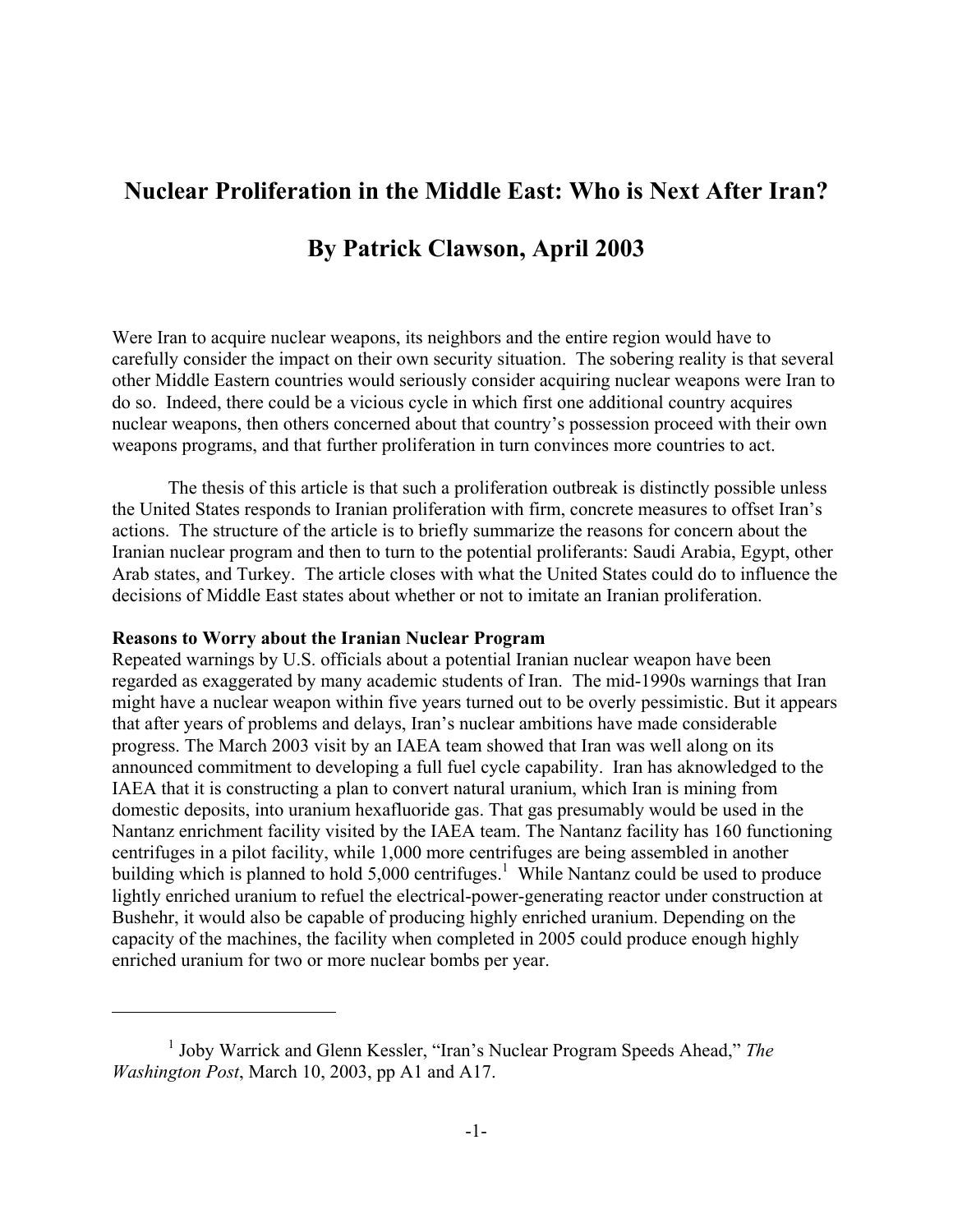Meanwhile, satellite photos indicate Iran is also building a heavy water production plant, which raises troubling concerns, given that Iran is not known to have a reactor that would make use of the plant's production and such a reactor could well be a means to acquire plutonium, giving Iran a second route to a nuclear weapon. And construction on the light-water reactor at Bushehr is making substantial headway, with commissioning of the plant likely in 2004, which means that Iran will shortly thereafter accumulate spent fuel in holding tanks – the fuel will be too radioactive to be immediately returned to Russia, even assuming that the long-discussed agreement to return the fuel is made operative. If heroic efforts are made to return the spent fuel to Russia while still quite hot, the spent fuel in the holding tanks will provide Iran the material from which it could in relatively short order extract highly fissile material for several dozen weapons. In short, considering the progress it is making on several different facilities, it seems accurate to say that Iran is developing a substantial nuclear infrastructure.

 It is of course possible Iran will use this nuclear infrastructure only for the announced goal of a self-sufficient nuclear power industry rather than for pursuing nuclear weapons. However, four factors suggest Iran will perceive that the constraints against proliferation are not great compared to the reasons to acquire nuclear weapons:

*Attitude towards arms control agreements.* Iran is a state-party to the Treaty on the Non-Proliferation of Nuclear Weapons (NPT), but that may not constrain its nuclear program. Iran's attitude towards arms control agreements is not reassuring. Iran's declaration to the Organization for the Prevention of Chemical Weapons (OPCW) pursuant to the Chemical Weapons Convention (CWC) denied that Iran had ever produced chemical weapons, which is a transparent lie. U.S. sources say Iran imported from China uranium hexaflouride without declaring this to the IAEA and that some of this has been enriched, which would violate its NPT obligations. Meanwhile, Iran has refused to accept the enhanced IAEA inspections under the Program 93+2 Additional Protocol; indeed, it has not modified its safeguard agreement with the IAEA to incorporate the IAEA's 1995 restatement of what it is empowered to do with its powers to enforce the NPT (this restatement was the first part of the two-part Program 93+2, with the Additional Protocol). Nor is Iran going beyond the minimum required under its current safeguard agreement, as evidenced by its recent delays in notifying the IAEA about the construction of new facilities (about which the IAEA was well aware because of satellite photos), as its refusal to allow inspection of those facilities (as distinct from a walk-through "visit" without any examination of the facility by experts). All of this despite the European Union (EU) pressure for progress about nuclear transparency before Iran can get the trade agreement with the EU it badly wants.

 It would be fair to characterize Iran's attitude towards the NPT as doing the minimum required while loudly proclaiming its adherence. That is discouraging for the hopes of using the NPT to constrain Iran's nuclear program, because as interpreted by the IAEA, the NPT gives Iran every right to build robust uranium enrichment and plutonium extraction capabilities if it declares those activities, while simultaneously developing the expertise and equipment to weaponize the fissile material; that is, the IAEA view is that only assembling the fissile material into weapons is prohibited. And the NPT gives Iran the right to withdraw with six months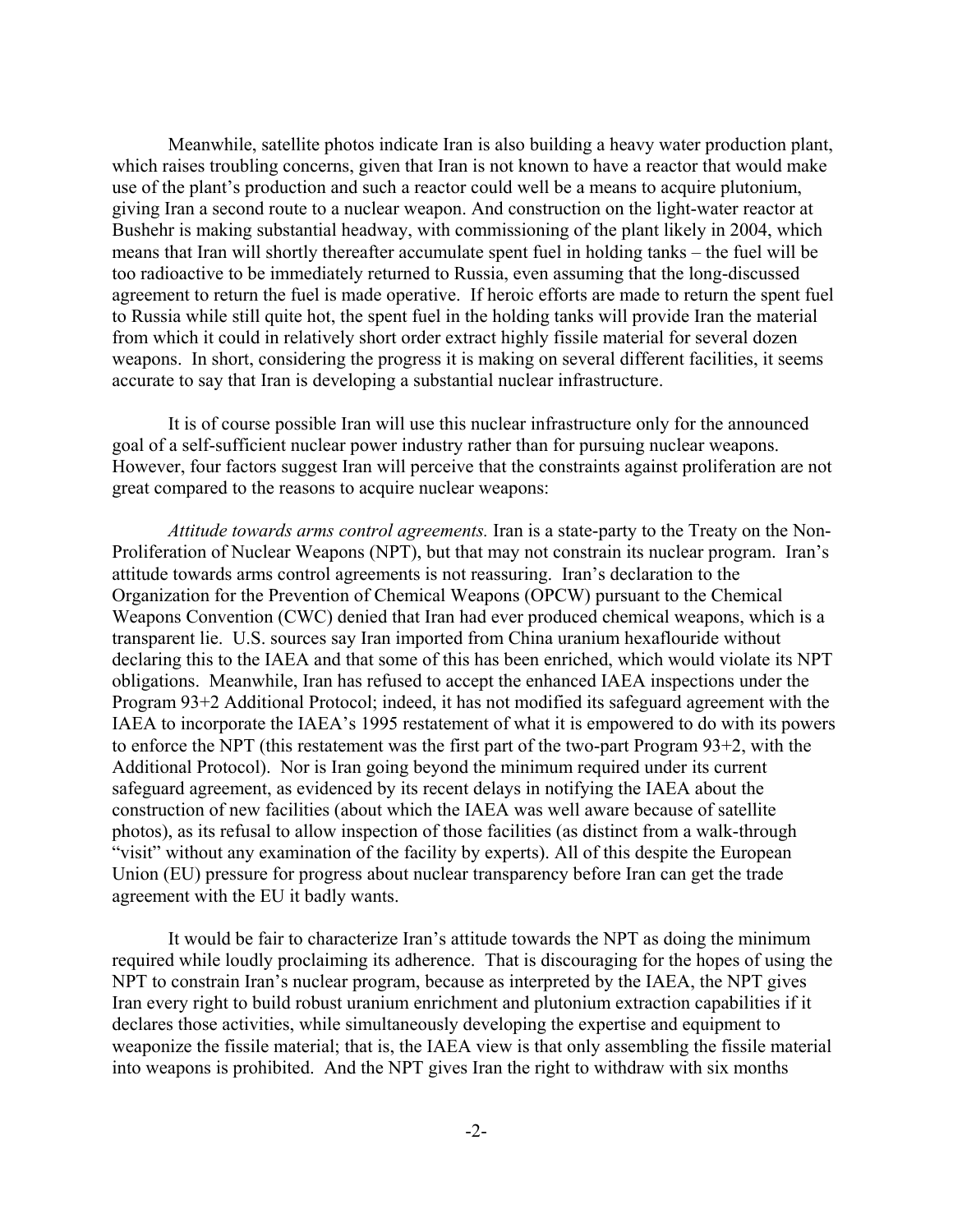notice. So Iran could remain in good standing with the IAEA even as it acquired the capability for a rapid breakout once leaving the NPT, that is, for developing dozens of bombs within a short period. This route would allow Iran to claim adherence to the NPT while still having a nuclear potential so obvious and awesome as to worry if not intimidate neighboring countries.

*International reaction to proliferation*. The contrast between how the world – especially but not only the United States – reacts to Iraq and to North Korea could have troubling implications for Iranian proliferation. The correct lesson which Iran should draw from the contract is the advantages accruing to those who offer to negotiate with the United States and proclaim their willingness to make strategic compromises if offered the right incentives, compared to the high price paid by those who refuse to cooperate. But Iran may well draw from the contrast the wrong lesson, namely, that those who have nuclear weapons are treated with kid gloves while those who do not are treated with boxing gloves. In other words, Iran may conclude that the best, if not the only, way to deter the United States is to possess nuclear weapons. And there is the possibility that a defiant, nuclear North Korea might aid proliferation in Iran. Respected Israeli military analyst Ze'ev Schiff warns, "Israel fears that if the North Korean crisis is not settled, Pyongyang would try to form an anti-American coalition in the Middle East compromising Iran, Syria, and Libya."[2](#page-2-0)

*International reaction to proliferation*. The contrast between how the world – especially but not only the United States – reacts to Iraq and to North Korea could have troubling implications for Iranian proliferation. The correct lesson which Iran should draw from the contract is the advantages accruing to those who offer to negotiate with the United States and proclaim their willingness to make strategic compromises if offered the right incentives, compared to the high price paid by those who refuse to cooperate. But Iran may well draw from the contrast the wrong lesson, namely, that those who have nuclear weapons are treated with kid gloves while those who do not are treated with boxing gloves. In other words, Iran may conclude that the best, if not the only, way to deter the United States is to possess nuclear weapons.

*Threat environment*. The overthrow of Saddam Husayn greatly reduces the threat of invasion from Iraq; it is difficult to see why – or for that matter, how – a new Iraqi government would want to invade Iran. And the end of the Saddam regime could well lead over time to a reduced U.S. presence in the Gulf – a presence which Tehran has often complained is aimed at it rather than Baghdad. Plus Kuwait and Saudi Arabia are likely, post-Saddam, to cut their military spending; indeed, all the Arab monarchies of the Gulf are facing economic and social pressures which make large weapons purchases less attractive. Just as the threat from the Gulf is on the decline, so too the potential for an Iranian-Israeli confrontation fades if Hizbollah is reined in by Syria, which is distinctly possible given Syrian concerns about U.S. pressure after the overthrow of Saddam. But unfortunately, there is little reason to expect that the reduction in regional

 $\overline{a}$ 

<span id="page-2-0"></span> $2$  Ze'ev Schiff, "Weapons of Mass Destruction and the Middle East: The View from Israel," monograph from James A. Baker III Institute for Public Policy at Rice University, March 2003.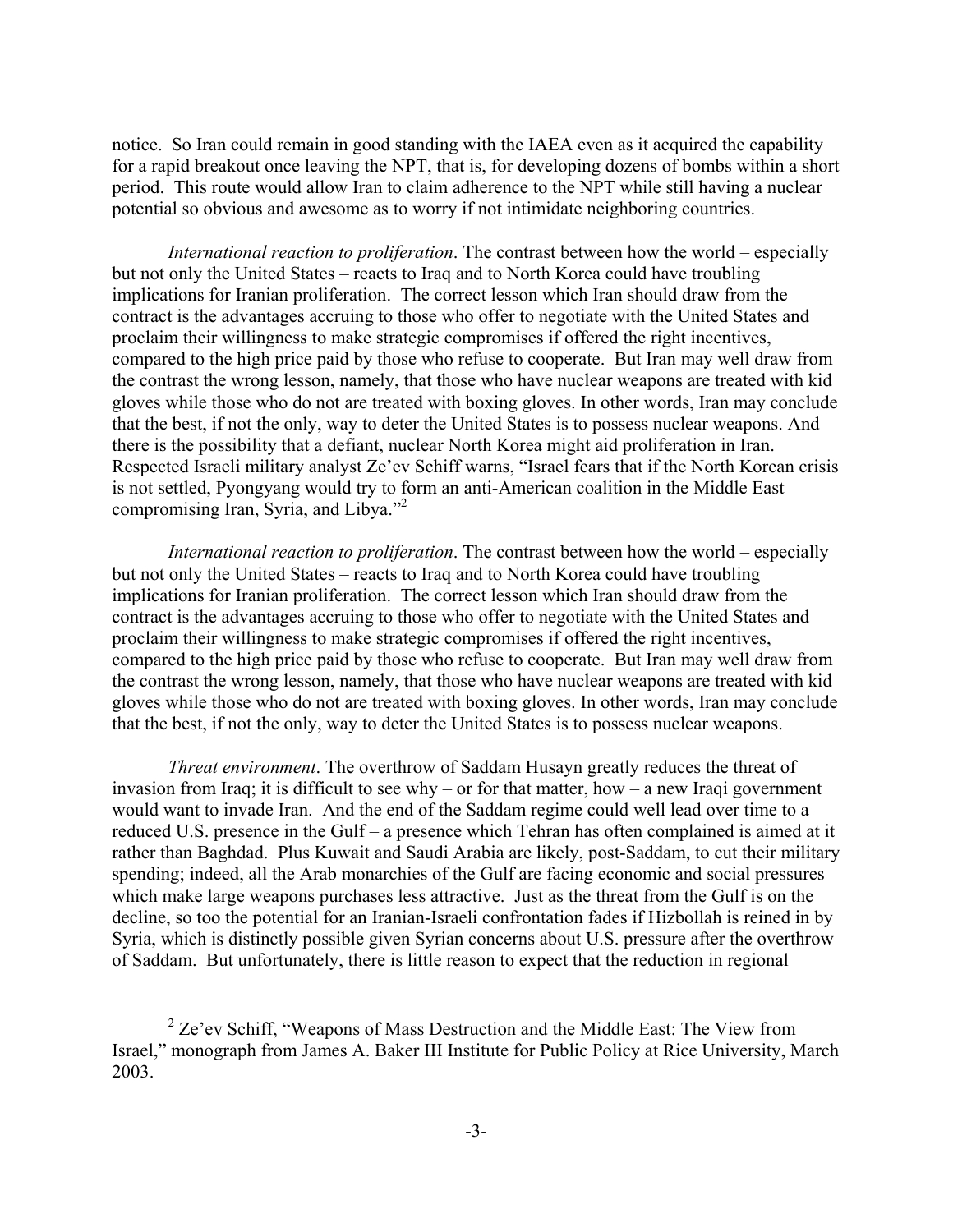<span id="page-3-0"></span>threats will change Iran's determination to acquire nuclear weapons. The perceived threat from the United States will remain; indeed, it could become more preoccupying, if Iran's leaders worry that Washington may be tempted to promote overthrow of the Islamic Republic by the increasingly disaffected youth. Since, as discussed above, deterrence of the United States could be seen by Iranian leaders to require nuclear weapons, the perceived greater U.S. threat would increase the motivation to acquire nuclear weapons.

*Domestic political environment*. Iran's domestic political scene is characterized by a bitter dispute between hardliners and reformers. But there is little evidence that the two camps differ in the approach to nuclear weapons. Being better informed about the outside world, the reformers may be more sensitive to the political price Iran would pay for proliferation. On the other hand, the reformers are more nationalist; indeed, they have at times criticized hardliners for putting ideological regime interests above national interests. It would seem that the opposition, which has blocked Majlis ratification of the Comprehensive Test Ban Treaty (CTBT), came more from reformers than from hardliners. It seems that both hardliners and reformers see Iran as strategically isolated, unable to rely for its security on allies or on foreign weapons suppliers. The argument goes that Iran must therefore develop indigenous weapons capabilities. But the prospects are poor that Iran could develop on its own world-class conventional arms, despite the billions of dollars it is spending to develop a full range of conventional weapons systems. Convinced of this analysis, dedicated Iranian nationalists, no matter how democratic or desirous of good relations with America, may indeed support Iran pursuing nuclear weapons. In his 18 February 2003 testimony to the Senate Intelligence Committee, CIA Director George Tenet stated, "No Iranian government, regardless of its ideological leanings, is likely to willingly abandon WMD programs that are seen as guaranteeing Iran's security."

 Faced with Iranian nuclear progress and the limited prospects that international or domestic factors will lead Iran to back off from the pursuit of nuclear weapons, it would be quite appropriate for Middle Eastern countries to consider the security implications were Iran to acquire nuclear weapons. It would not be surprising if some countries were already developing their contingency plans. This article asks, what are the prospect those plans could include acquisition of nuclear weapons?

# **Saudi Arabia: Proliferation Consistent with the NPT**

 $\overline{a}$ 

Saudi Arabia is the state most likely to proliferate in response to an Iranian nuclear threat. To be sure, such an action could threaten the U.S.-Saudi relationship which has been the foundation of Saudi security. But the Saudis keenly remember that when they felt threatened by Iran – in the early days of the revolution, when the Iran-Iraq war was starting – the U.S. response to their entreaties was to send to the Gulf F-15 fighters which President Jimmy Carter publicly described as being unarmed. As Richard Russell put it, "It would be imprudent, to say the least, for Riyadh to make the cornerstone of their national-security posture out of an assumption that the United States would come to the kingdom's defence – under any and all circumstances." $3$ 

<sup>3</sup> Richard Russell, "A Saudi Nuclear Option?," *Survival*, Vol. 43 No. 2, Summer 2001, p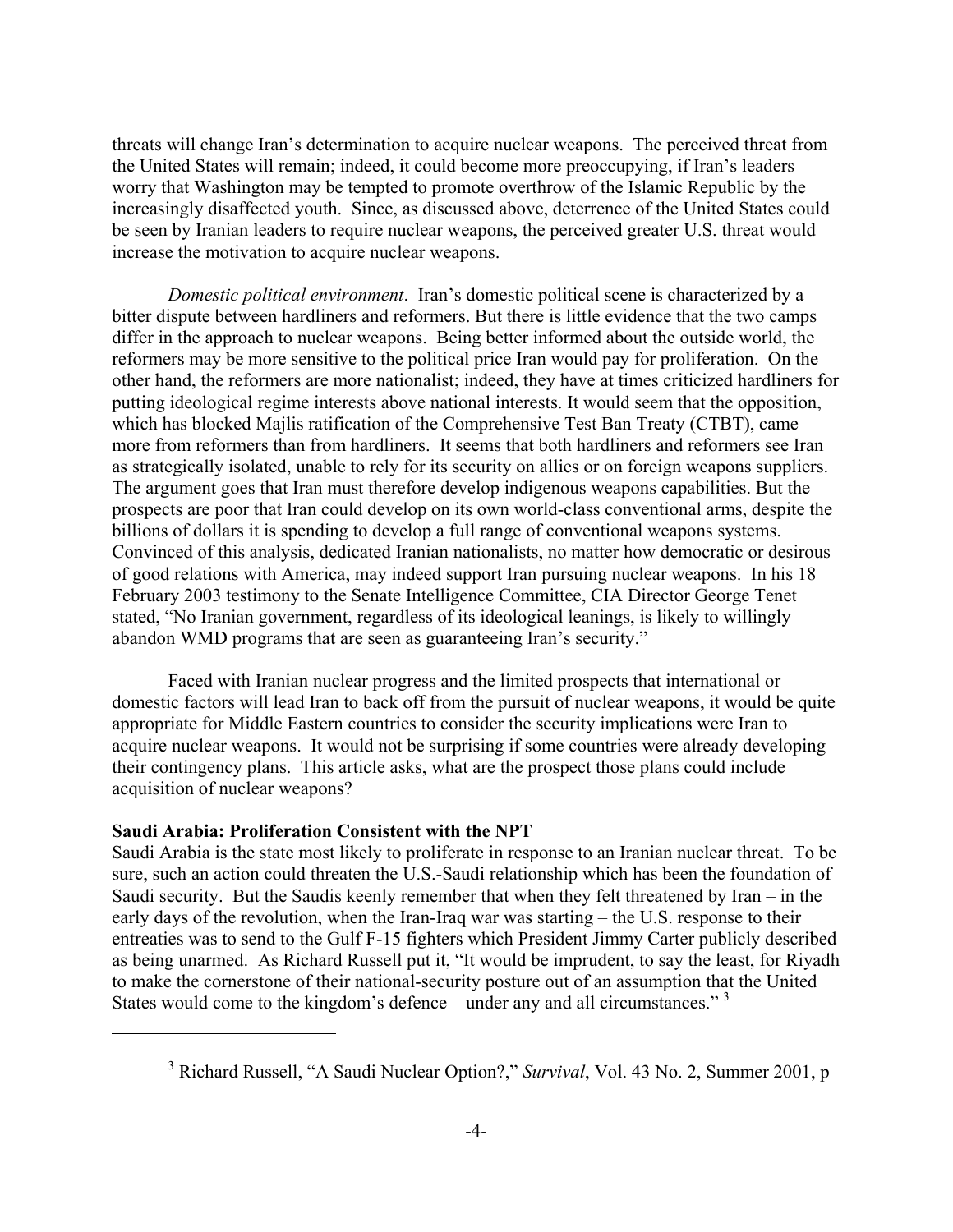A nuclear-armed Iran could well see itself as the natural leader of the region to which all other states should listen closely. That would fit with the Iranian nationalist self-conception, which sees Iran as a great and ancient civilization in contrast to the parvenu unsophisticates in the Arab minor statelets of the Gulf (that is a toned-down version of comments Iranian nationalists make about their neighbors in the Arab Gulf monarchies). Saudi Arabia would have excellent reason to worry about Iran projecting itself as the protector of the Saudi Shia community and as a state which should be consulted about how to manage the Mecca pilgrimage and holy sites – all of which would be utterly unacceptable to Riyadh.

 Saudi Arabia might be unsure how much assistance it could count on from the United States in face of such Iranian indirect intimidation, which might not rise to the level at which Washington would be prepared to risk a crisis with Iran. Riyadh may therefore deem it necessary to possess a self-defense capability against Iranian intimidation. And Saudi Arabia is in no position to defend itself with conventional means, as is well illustrated by how ineffective the Saudi military remains despite spending billions of dollars each year on the most advanced weaponry and on training by U.S. advisors. So a nuclear option could fit with the Saudi needs.

 An instructive case to consider is the Saudi 1986 acquisition of 50-60 CSS-2 missiles and 10-15 mobile launchers from China – missiles used by China for its nuclear forces which can carry a warhead of up to 2,500 kg to a range of 700 km.<sup>[4](#page-4-0)</sup> While the Saudis and the Chinese both insist that the warheads are conventional, the missiles are a peculiar way to deliver conventional explosives, since they are highly inaccurate (with a circular error of probability of about 1-2 km). The Saudis acquired the missiles without detection by the United States, and they have since steadily refused to allow any outside inspections of the missiles – suggesting that the Saudis have both the capability and the willingness to acquire advanced weapons in the face of U.S. strong objections.

 The CSS-2s raise an interesting question. There is a widespread impression in West and South Asia that Saudi Arabia provided much of the finance for the Pakistani nuclear program in return for a rumored Pakistani commitment to provide Saudi Arabia nuclear warheads if needed. Pakistan has been interested in developing nuclear warheads for its missiles. Richard Russell speculates, "The Saudis might be willing to help fund Pakistani research, development, and deployment costs for their nuclear-tipped ballistic missiles in exchange for nuclear warheads."<sup>5</sup> It would be possible to structure such an arrangement without violating Saudi obligations under the NPT. As explained to this writer by a senior Pakistani official well versed in the matter, Pakistan and Saudi Arabia could follow the example set by the United States and Germany during the

 $\overline{a}$ 70.

<span id="page-4-0"></span>4 Anthony Cordesman, *Saudi Arabia: Guarding the Desert Kingdom*, Boulder: Westview Press, 1997, p 178.

<span id="page-4-1"></span> $<sup>5</sup>$  Russell, op. cit., p 75.</sup>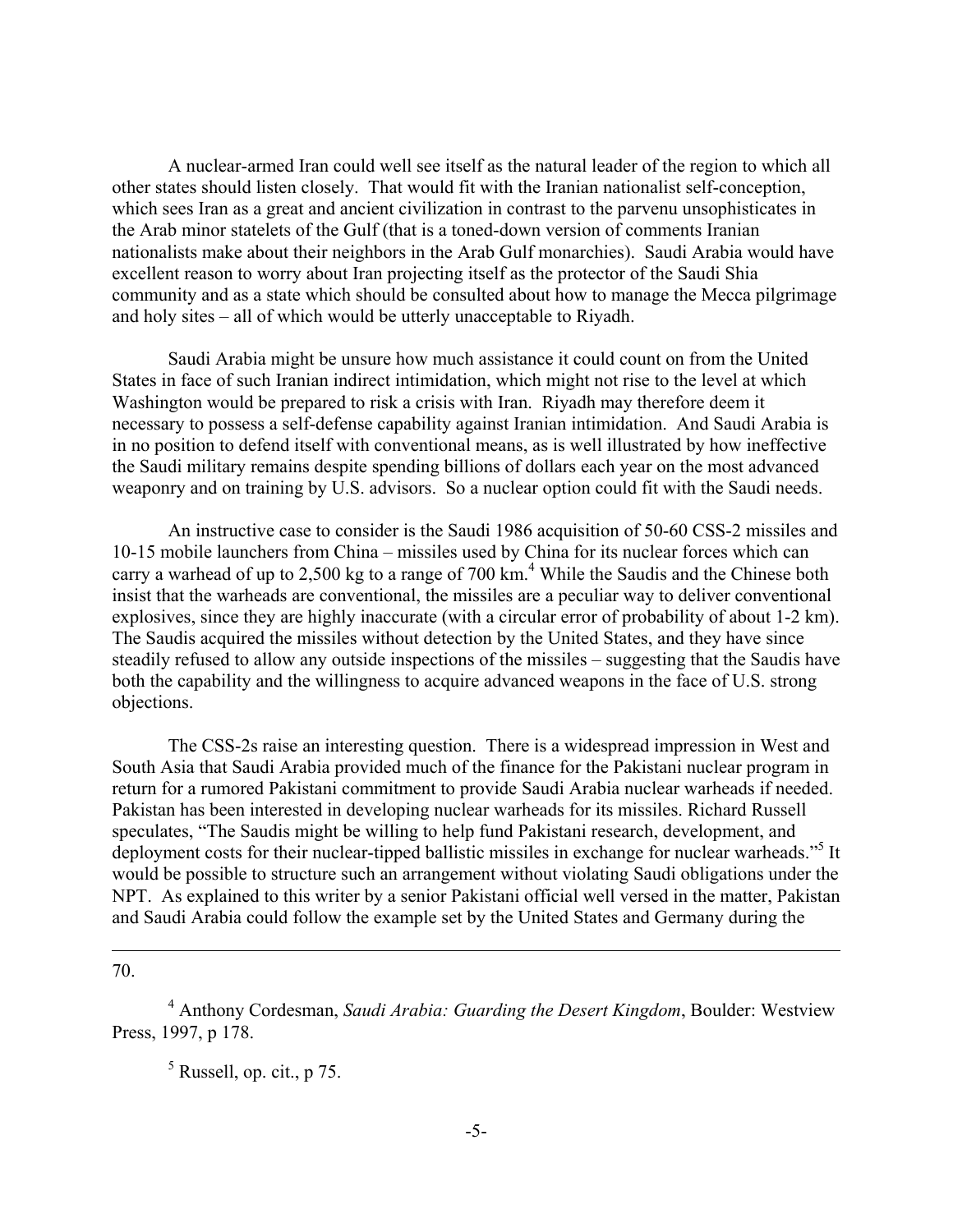Cold War with dual-key missiles. America and Germany took the position that Germany was not violating the NPT when the United States stored nuclear warheads under its control in Germany even those the delivery means for those warheads were missiles under German control. So Pakistan could store in Saudi Arabia nuclear warheads designed to fit on to Saudi-controlled missiles.

# **Egypt: Proliferation to Maintain Its Status**

 $\overline{a}$ 

Were Iran to acquire nuclear weapons, that would affect the on-going debate in Egypt about whether it needs to nuclearize to maintain its status as a regional power. If in addition Saudi Arabia were to acquire nuclear weapons – even if by the indirect Pakistani route described above – it is difficult to see Egypt remaining non-nuclear, because it would be unacceptable to Egypt to be perceived as a less potent power than another Arab country.

 What would drive Egyptian decisions about proliferation would be its determination to be the leading Arab power. There is broad consensus among the Egyptian elite that such a status requires that Egypt have the most powerful Arab army: the Egyptian view is that great states have great armies. It is worth recalling that the original Egyptian proposal for a WMD-free zone in the Middle East came after Iraqi president Saddam Husayn threatened in 1990 to "burn half of Israel." Perhaps Egypt's motivation was to protect Israel, but certainly one could argue for the alternative interpretation that Egypt could not accept another Arab state having a more potent WMD capability than Egypt possessed. Indeed, the 1998 Indian and Pakistani nuclear tests led to a debate in Egypt about proliferation, with Egyptian President Hosny Mubarak suggesting that these could lead to a generalized proliferation throughout the region.

 An obvious factor in the Egyptian calculus about proliferation is Israel. The WMD imbalance with Israel is a deep wound. Egypt is bitter that it has had no success in securing an Israeli commitment to give up nuclear weapons within a fixed time frame (Israel has offered that two years after it has peace treaties with all regional states, it would begin negotiations on a robust regional inspection process which once functional would monitor Israeli denuclearization). Faced with the perceived imbalance, Egypt has long had a strong pro-nuclear lobby. Egyptian president Hosny Mubarak stated in 1998, "when the time comes and we need nuclear weapons, we will not hesitate." In May 2002, former Egyptian representative to the IAEA Dr. Mustafa al-Fiqi wrote an article for the semi-official *AlAhram* newspaper questioning whether President Anwar Sadat made the right decision when he suddenly and surprisingly signed the NPT in 1981; al-Fiqi argued that nuclear weapons might have been a useful deterrent against Israel.<sup>[6](#page-5-0)</sup>

 It is also worth noting that Egypt has long had an ambiguous attitude about WMD. Egypt has refused to sign the Chemical Weapons Convention. It has a history of using chemical weapons in 1964 in its war in Yemen – at the time, documented by the International Committee

<span id="page-5-0"></span><sup>6</sup> Cited in Emily Landau, "Egypt's Nuclear Dilemma," *Strategic Assessment* (from the Tel Aviv University Jaffee Center for Strategic Studies), Vol. 5, No. 3, November 2002, p 26.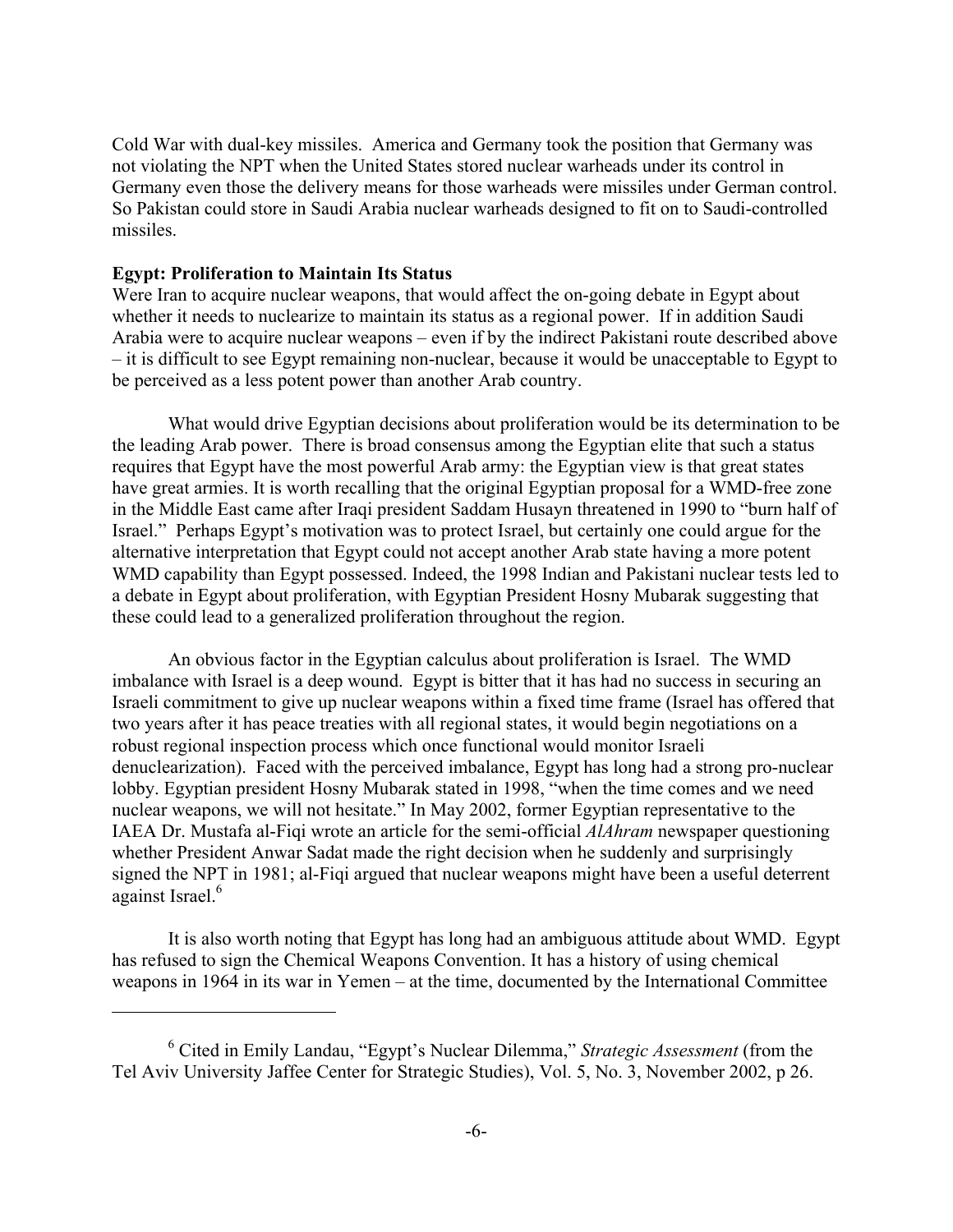of the Red Cross and discussed in the Security Council. So there is no taboo in Egyptian thinking about the use of WMD.

## **Other Arab States: Those With Ambitions Lack Capability**

Other Arab states would not pose as much a proliferation worry. Those that could proliferate would not particularly want to; those that would want to would have a hard time doing so.

 Syria would be very unlikely to change its approach to nuclear weapons in the event of an Iranian nuclear acquisition. Syrian weapons decisions are not driven by prestige factors, in part because Syria does not see itself as the natural leader of the Arab world. And Syria is quite aware of how severely Israel would react to a Syrian nuclear acquisition. Syria has been quite clear-headed in thinking through its WMD options. It has been bent for more than a decade on acquiring a large enough inventory of CW-tipped missiles that it can threaten Israeli with unacceptable losses. And Syria has been relatively responsible about its CW-tipped missiles, giving every indication that it sees these as weapons of last resort to be used only were Israel threaten Syria's national existence. Given the strategic logic to this approach – it is after all reasonable for Syria to worry about the country being overrun and to therefore have a weapon of last resort – it is not surprising that the U.S. response to the Syrian CW proliferation effort has been rather low-key. So much for the charge that the U.S. government has a dual standard about the Israeli nuclear program: in fact, Washington has been rather understanding when Middle East states faced with existential threats acquire a WMD capability appropriate to that threat. Indeed, it is remarkable that the United States has done so little about the Syrian WMD threat, given the bad relations between the two countries and the fact that Syria's WMD threatens a close U.S. ally, namely, Israel.

 In the category of countries that would want to proliferate but would have problems doing so, the most obvious case is Libya. Qadafi is enamored of advanced technologies in all fields, but his regime has been singularly incompetent at focusing its energies, and Libya is woefully lacking in the industrial and scientific base for a nuclear weapons program. The Palestinians might try to proliferate – after all, most of them think they are already being attacked with WMD (i.e., chemical and biological weapons) by Israel – but they have a low capability to buy or build nuclear weapons. Of greater proliferation worry would be the smaller GCC states, especially the United Arab Emirates, which are well placed to buy nuclear weapons if anyone can, but it is not at all clear that there would be anyone prepared to sell such weapons.

#### **Turkey: Will NATO Be Enough?**

Historically Turkey has been at peace with Iran, and the two countries have generally paid relatively little attention to each other, compared to what one might expect from two neighbors with considerable economic interaction. That said, Turkey has many reasons to worry about meddling by an Islamic Republic which is ideologically opposed to Ankara's secular policies. If Turkey faces serious internal problems – be it from Islamists or from Kurds – Iran might seek to take advantage of that situation, and Iranian nuclear weapons would make Turkey think long and hard about how much it could complain about such Iranian meddling. In other words, an Iranian nuclear capability could make the Turkish General Staff nervous.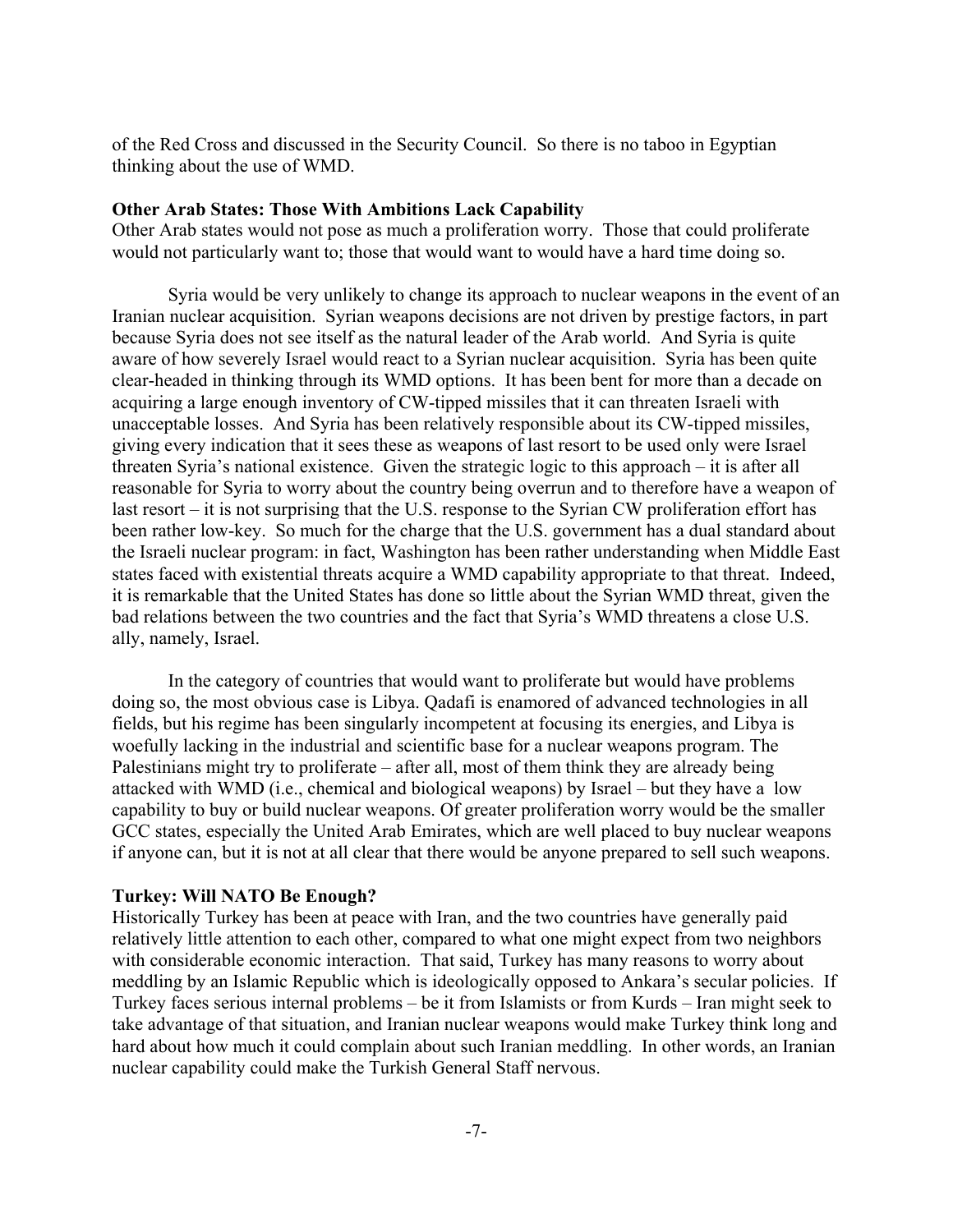Faced with a nuclear-armed Iran, Turkey's first instinct will be to turn to NATO. Turkey places extraordinary value on its NATO membership, which symbolizes the West's acceptance of Turkey – a delicate issue for a country which feels it is excluded from the EU on civilizational grounds more than for any other reason. The cold reality is that NATO was not designed to defend Turkey: assisting Turkey faced with a general Warsaw Pact invasion of Western Europe is one thing; defending Turkey when it alone faces a threat is an altogether different matter. It is not clear how much NATO members want to take on this burden. It will be only natural for Turkey to wonder how much it can rely on NATO.

 Were Turkey to decide that it had to proliferate in order to defend itself, it has good industrial and scientific infrastructures which it could draw upon to build nuclear weapons on its own. It would be difficult to prevent a determined Turkey from building nuclear weapons in well under a decade.

#### **How Can America Influence Middle East Decisions After Iranian Proliferation?**

 Whether or not Iranian acquisition of nuclear weapons leads to further proliferation among America's friends in the region will depend in considerable part on what policies the United States adopts as Iran's nuclear capabilities become more evident. Were Washington to do little besides deploring Iran's actions, further proliferation is likely. That is the case irrespective of how loudly and frequently the United States condemns Iran's actions.

 Calls for economic sanctions or diplomatic steps against Iran seem an unpromising way to affect the calculus of other proliferants. For one thing, it is not clear that the international community would agree to impose sanctions. For more than a decade, the United States and the EU nations have profoundly disagreed about the utility of sanctions on Iran, and attitudes have hardened on both sides. It is hard to see the EU abandoning its long-held opposition to sanctions, since it is firmly convinced that engagement is the best way to moderate Iranian policy and to support Iranian moderates. Furthermore, it is not clear how much impact sanctions would have on Iranian actions; the impact of the long-standing unilateral U.S. sanctions is subject to different readings. All in all, other regional states pondering proliferation would probably be skeptical that sanctions would change Iran's policy, and they might not even been greatly concerned that they would face sanctions were they to proliferate.

 Nor is it clear how much impact there would be if the United States responded by reemphasizing controls on exports of sensitive technology. Such export controls would seem unlikely to influence Iranian actions, since Iran has in theory faced strict controls for some time and yet has managed to make do, one way and another. The impact of re-invigorated export controls on the proliferation plans of the regional states would vary. A country like Turkey, which might consider building its own weapons, would presumably be more vulnerable, whereas countries that might consider acquiring nuclear weapons fully assembled, such as the Gulf monarchies, would presumably be less affected.

In the event of Iranian acquisition of nuclear weapons, the most promising U.S. anti-